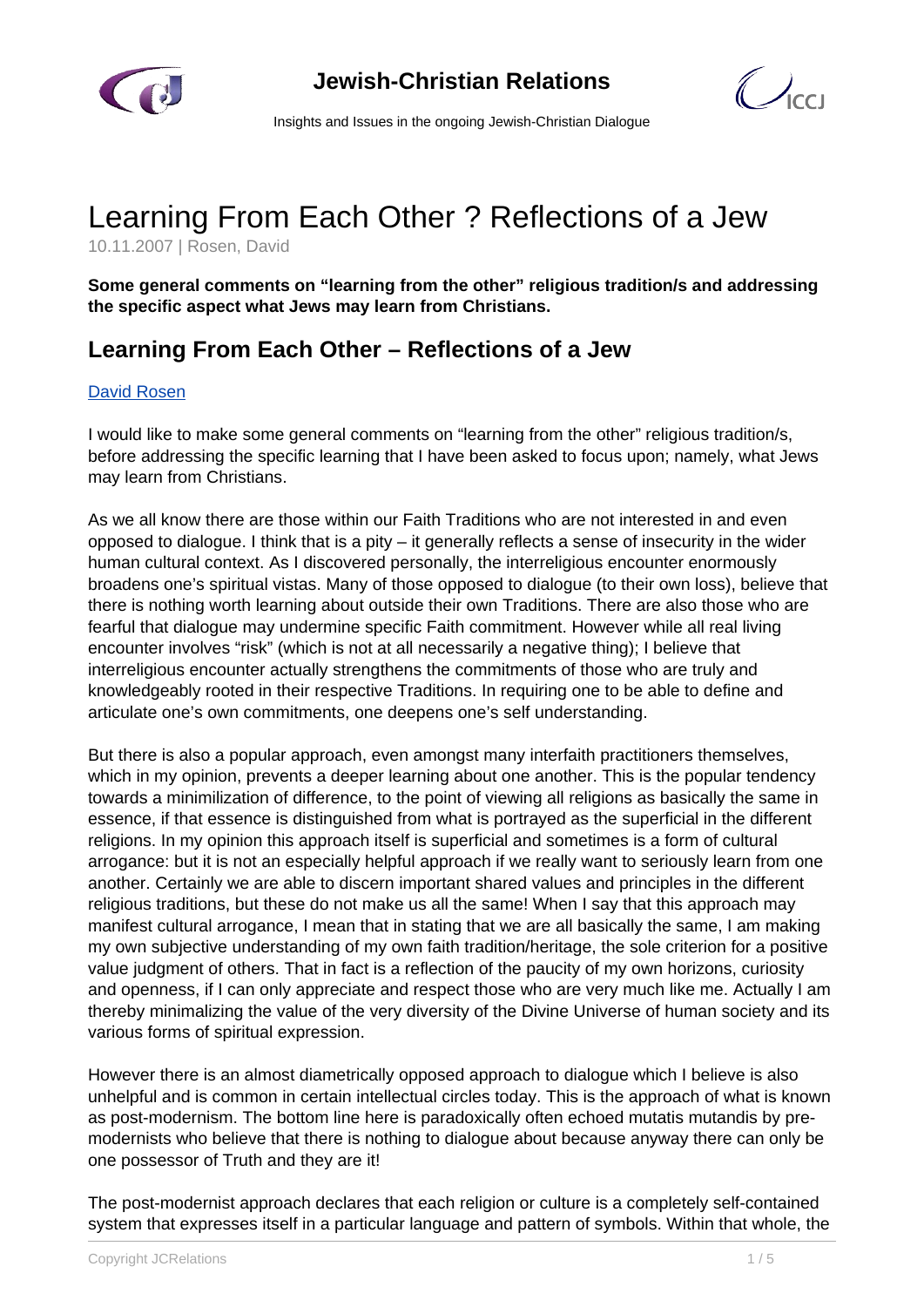meaning of every word or symbol can only be understood in relation to other words and symbols that make up the complete system. This leads people to say that interfaith dialogue is impossible because the participants are never talking the same language or mean the same things.

I do not think that this theory is totally devoid of any value; as certainly much is lost in translation whether verbal or cultural, and we need to be wary of simplistic attempts in this regard. Nevertheless those of us who are deeply engaged in interreligious dialogue will treat this theory overall in the same dismissive way as Benjamin Franklin treated the postulates of Bishop Berkley – experience teaches us otherwise! Anyone who is genuinely engaged in interfaith encounter knows that even if we do not always have the language, terminology and experience to understanding everything in another religious culture the way it is understood within itself, this does not mean that we cannot learn from one another.

I, no doubt like most of you, can testify to profound learning that I have gained from other Faith Traditions, often receiving understandings about the nature of reality that I did not and may never have learnt from within my own Tradition. We actually discover the possibility and experience the enrichment of communication across such systemic divides, denying the very idea that we are destined to have to live in exclusively different cultural, linguistic systems without being able to understand and interact with one another in any meaningful way – an idea which both falsely denies us the enrichment of such dialogue, as well as the promotion of true global understanding and wellbeing.

It seems to me that in order to truly learn from one another we need to be able to celebrate and learn from our diversity; neither viewing one another as being simply the same on the one hand; nor on the other hand claiming that we actually cannot communicate with one another anyway. At the same time, in order for a person of faith to learn from other faith traditions, both theological humility and hope are needed. The humility of recognizing that one Tradition cannot encapsulate the totality of the Divine and the hope of encountering the Divine even beyond one's own Tradition in the wondrous and fabulous variety within the Divine Universe.

For me there has been much learning even in the most basic motives for interfaith encounter: namely, combating bigotry and misrepresentation. In seeking to combat prejudice and stereotypes in use against one's own Tradition, one often discovers the presence of such within oneself and one's own community, often unconscious. They may not be of the same order, but the encounter frequently reveals them to one in a way that one would not have seen before and as a result enables self-purification.

Beyond combating prejudice and bigotry there is a higher dimension of interfaith cooperation: namely, pursuing a common agenda of shared values. However cooperation is not only a matter of being greater than the sum of our different parts and a reflection of the depth of our sincere commitment to these values; it also facilitates deeper insight in the way these values are internalized and expressed within other Traditions.

But above and beyond these basic dimensions is the higher dimension of interreligious encounter as expressed in our shared Biblical teaching regarding the Divine Presence in the world. God is to be found within the Creation but above all within the human person created in the Divine Image. The Bible teaches us that the encounter with the other is thus in effect an encounter with the Divine.

But this is uniquely intense when this is an encounter with a person who experiences and manifests the sense of the Divine within her or his life. Such encounters offer us the opportunity to discover the Divine beyond our particular Traditions – and these are religious learning experiences in themselves. The religious importance of the human encounter has of course been extensively described by religious philosophers such as Martin Buber, Emmanuel Levinas, Paul Celan,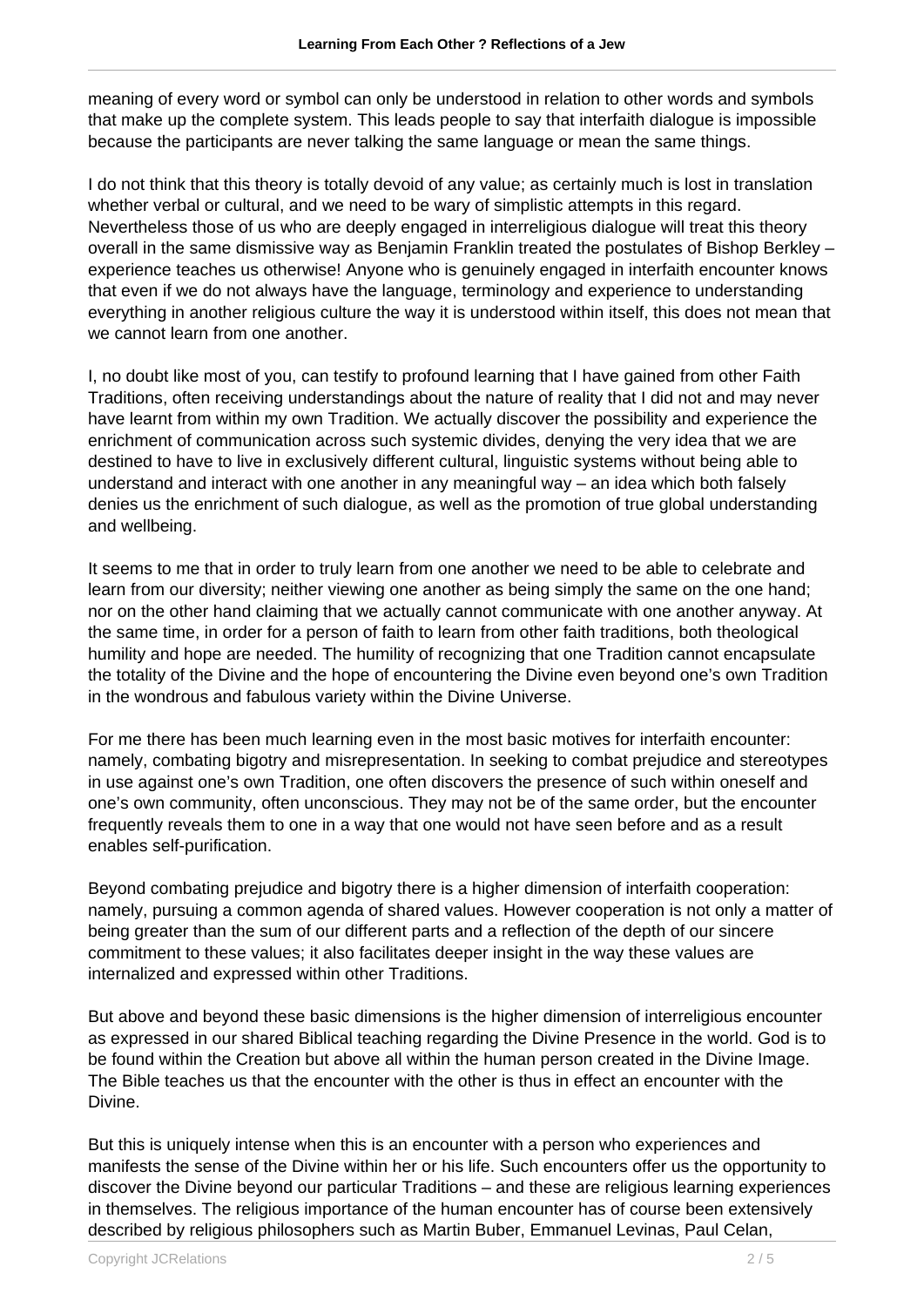Jacques Maritain and indeed Pope John Paul II.

In all these general regards, Jews have much to learn from Christians as from others. But we also have much to learn specifically from Christians. It is true that Judaism does not need Christianity in order to fully understand itself, as opposed to Christianity's essential need to understand Judaism in order to understand itself. But this does not mean that Jews cannot learn from Christians; or that they should not relate to Christianity in a way in which they can learn from them.

Referring once again to the most basic motive for dialogue – combating prejudice and bigotry – it is here first and foremost that Jews should have the magnanimity to both laud and learn from the remarkable Christian process over the last fifty years of repudiation of anti-Semitism and anti-Judaism that had so infected Christianity over the millennia. While one does not fully expurgate almost two thousand years in fifty, it is true to say that the transformation, the teshuva, the metanoia, is one of the most amazing, if not the most impressive ideological revolution of all times. What we in my community should learn from this, is the importance and necessity of self-criticism even when it relates to the most intimate religious attachments of one's religious and cultural identity – even when there is a danger that elements hostile to us, may exploit this to our detriment. Constructive criticism of an institution, state, or whatever, does not have to mean disloyalty. Indeed it can be the very reverse. Constructive criticism that seeks positive change, reflects the truest loyalty and devotion to the body politic concerned. So not to fear criticism of one's own loyalties despite the dangers, is something that we can learn from our closest Christian friends of this modern era.

As far as the second level of dialogue is concerned – we would also do well to study and seek to emulate some of the ways and models in which ethical values that we share from our common source, are implemented within Christian contexts. One does not have to go as far as Calcutta to Mother Theresa's community to see remarkable expressions of human devotion inspired by Christian religious faith. These are to be found on our own doorstep and call for emulation, mutatis mutandis, each in her or his own communal context, both for those within one's community and beyond it.

But I believe that there is much more that we can and should learn including about ourselves, through the Christian-Jewish relationship

Rabbi Yitz Greenberg has described Judaism and Christianity as two Midrashim (homiletical expositions) on a common text – the Hebrew Bible. This appears to me to be a very useful formula – from a Jewish perspective – in our Jewish encounter with Christianity.

One of the things it implies is that we can and I believe should, be able to illumine one another in our own understanding of our own religious heritage and teaching.

This has generally not been possible for us in the past as a result of the pain and burden of our tragic historic experience of Christianity nurtured by rivalry degenerating into contempt and persecution, which prevented us from being able to view Christian teaching or even the historical person of Jesus of Nazareth, in a positive light. Being able to do so now (at least for those of us who are now able and desirous of doing so) enables us not only to recognize Jesus of Nazareth as a Jewish brother and teacher, but also to re-emphasize fundamental values and teachings of our own that have often been muted as a result of the polemical encounter and competition with Christianity. Jesus' emphasis upon love and reconciliation; on being prepared to suffer humiliation rather than humiliate; The Christian use of personal prayer, for example; are all fundamental Jewish teachings and practices, but which as I say have often been underemphasized in the face of the polemic with Christianity. As we free ourselves of the shackles and heal ourselves of the wounds of past persecution and conflict; and as we enjoy the fruits of cooperation and mutual esteem, we can learn much from Christian teaching (albeit as opposed to much of the conduct of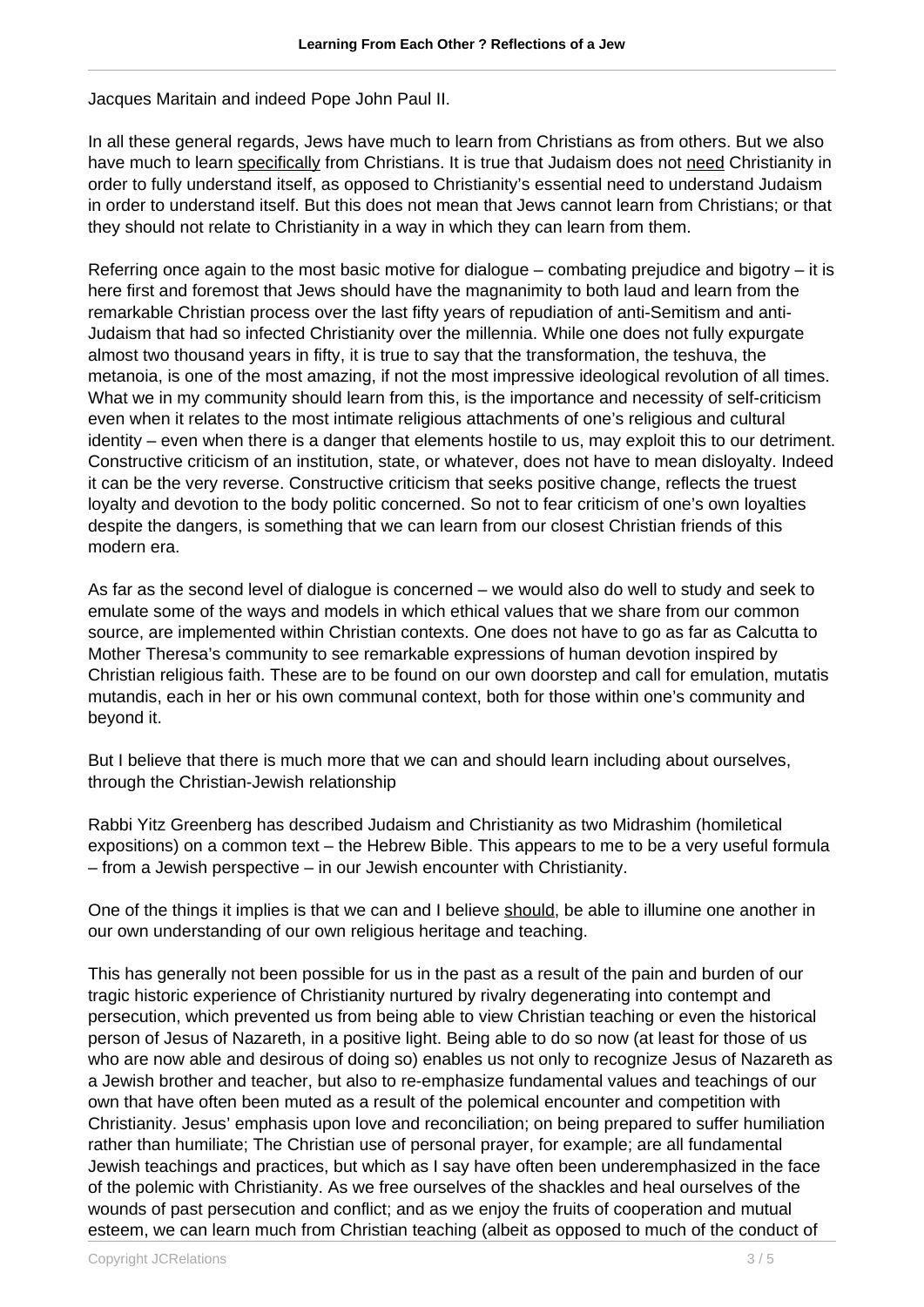those who have claimed to be Christian), to recover, reaffirm and deepen, in our own understanding and expression of these fundamental Jewish concepts and teaching.

But beyond all this is the question of the special place that Christianity should have in Judaism's religious world view. While as mentioned, our negative encounter with Christianity has hardly lent itself to such, there have been those who have been able to view Christianity in a more noble light. Beyond Yehudah Halevi and Maimonides (twelfth and thirteenth centuries) who saw Christianity and Islam as a vehicle for bringing essential truths to humanity at large; and beyond Rabbi Menachem HaMeiri a century later who defines Christianity and Islam as true religion; scholars like Rabbi Moses Rivkes in the seventeenth century affirmed the unique relationship between Christianity and Judaism, long before modern Jewish philosophers like Franz Rosenzweig and Martin Buber. The latter's comment that "we share a book and a hope" were more than anticipated by Rivkes when he declared that Jews and Christians are bound together by the Hebrew Bible and its message of salvation, revelation and full Messianic expectation. But arguably the boldest of all these pre-modern, Orthodox Rabbinic theologians, was the great Rabbi Jacob Emden at the turn of the eighteenth century who described Christianity with the Mishnaic designation as a "knessiyah leshem shamayim shesofa lehitkayam", a gathering for the sake of Heaven, of lasting validity. (Actually the Hebrew word "knessiyah" is a translation for "church" – so in fact Emden is referring to Christianity as a Church for the sake of Heaven that is part of Divine purpose for humanity at large!) Incidentally, Emden's theological affirmation of Christianity goes well beyond the vision articulated in Dabru Emet – the positive statement about Christianity drawn up by a group of American Jewish scholars, signed by hundreds of rabbis and other Jewish scholars, and issued three years ago – which elicited such a positive response from our Christian partners.

Emden goes beyond his aforementioned predecessors in not just seeing Christianity as bringing truths of Judaism to the rest of the world; but in seeing it as having its own salvific character. If this is the case, then how might we understand the relationship between Christianity and Judaism in a way that the former has something to teach the latter as well as vice versa? As I have indicated, until recently the question could not have even been raised by most Jews, let alone considered. Notwithstanding Emden's remarkable theological vision, the tragic negative historical experience overwhelmed even any familiarity with Emden's position itself, let alone any willingness to consider its theological implications!

Nevertheless the achievements of the past fifty years in Christian-Jewish reconciliation have now begun to open up new understandings of the complementary relationship of Christianity and Judaism which may enable us to learn from our Christian colleagues in ways not envisioned before. This means assuming not only that there is Divine design and purpose in our complimentarity, but also trying to understand what God is saying to us in this! Such efforts at understanding our complementarity have included seeing Judaism and Christianity in a parallel role in which the Jewish focus on the communal covenant with God and the Christian focus on the individual relationship with God may serve to balance one another. Others have seen the complementary relationship in that Christians need the Jewish reminder that the Kingdom of Heaven has not yet fully arrived, while Jews need the Christian awareness that in some ways that Kingdom has already rooted itself in the here and now. Another view of the mutual complementarity portrays Judaism as a constant admonition to Christianity regarding the dangers of triumphalism, while Christianity's universalistic character may serve an essential role for Judaism in warning against degeneration into insular isolationism. As opposed to the underlying assumptions of the latter, there is a contention that it is actually Christianity's universalism that jars with a culturally pluralistic reality in the modern world. The communal autonomy that Judaism affirms, it is suggested, may serve more appropriately as a model for a multicultural society, while Christianity may provide a better response for individual alienation in the modern world.

## These perspectives open up new ways in which Christian teaching may not only illumine Jewish